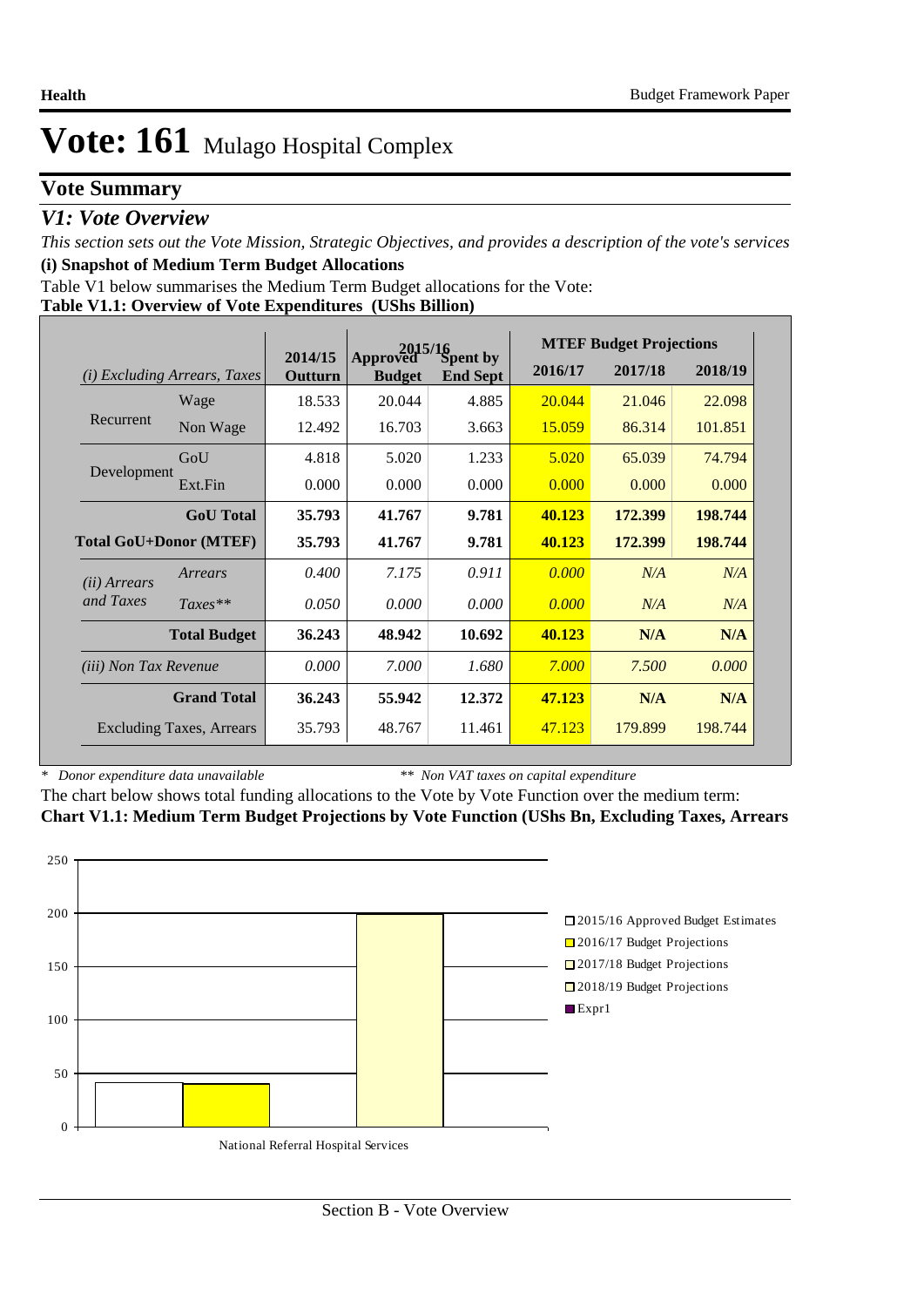### **Vote Summary**

### **(ii) Vote Mission Statement**

#### The Vote's Mission Statement is:

*To provide super specialized healthcare, training and conducting operational research in line with the requirements of Ministry of Health*

#### **(iii) Vote Outputs which Contribute to Priority Sector Outcomes**

The table below sets out the vote functions and outputs delivered by the vote which the sector considers as contributing most to priority sector outcomes.

| <b>Table V1.2: Sector Outcomes, Vote Functions and Key Outputs</b> |                                                                                   |                                                                                                   |  |  |  |  |  |
|--------------------------------------------------------------------|-----------------------------------------------------------------------------------|---------------------------------------------------------------------------------------------------|--|--|--|--|--|
| <b>Sector Outcome 1:</b>                                           | <b>Sector Outcome 2:</b>                                                          | <b>Sector Outcome 3:</b>                                                                          |  |  |  |  |  |
| Increased deliveries in health facilities                          | Children under one year old protected<br><i>against life threatening diseases</i> | Health facilities receive adequate stocks<br>of essential medicines and health<br>supplies (EMHS) |  |  |  |  |  |
| Vote Function: 08 54 National Referral Hospital Services           |                                                                                   |                                                                                                   |  |  |  |  |  |
| <b>Outputs Contributing to Outcome 1:</b>                          | <b>Outputs Contributing to Outcome 2:</b>                                         | <b>Outputs Contributing to Outcome 3:</b>                                                         |  |  |  |  |  |
| Outputs Provided                                                   | None                                                                              | None                                                                                              |  |  |  |  |  |
| 085401 Inpatient Services - National<br>Referral Hospital          |                                                                                   |                                                                                                   |  |  |  |  |  |
| 085402 Outpatient Services - National<br>Referral Hospital         |                                                                                   |                                                                                                   |  |  |  |  |  |

### *V2: Past Vote Performance and Medium Term Plans*

*This section describes past and future vote performance, in terms of key vote outputs and plans to address sector policy implementation issues.* 

### **(i) Past and Future Planned Vote Outputs**

The hospital attended to 373,340 inpatients, 415,267 outpatients and 31,784 emergencies. *2014/15 Performance*

29,051 admissions. *Preliminary 2015/16 Performance*

148,023 inpatient days.

7,145 deliveries

2,388 surgical operations.

115% bed occupancy rate

Average length of stay (ALOS) 6 day.

Maintenance of 5 Anaethetic machines,3 lifts,6 autoclaves,7 sterlization equipments,3 laundry equipments,2 operating microscopes' 2 ultrasounds,17 Air conditioners & 4 generators

### **Table V2.1: Past and 2016/17 Key Vote Outputs\***

|                                                                          |                                                                | 2015/16                     | 2016/17                    |  |  |  |  |
|--------------------------------------------------------------------------|----------------------------------------------------------------|-----------------------------|----------------------------|--|--|--|--|
| <i>Vote, Vote Function</i>                                               | <b>Approved Budget and</b>                                     | <b>Spending and Outputs</b> | <b>Proposed Budget and</b> |  |  |  |  |
| Key Output                                                               | <b>Planned outputs</b>                                         | <b>Achieved by End Sept</b> | <b>Planned Outputs</b>     |  |  |  |  |
| <b>Vote: 161 Mulago Hospital Complex</b>                                 |                                                                |                             |                            |  |  |  |  |
|                                                                          | <b>Vote Function: 0854 National Referral Hospital Services</b> |                             |                            |  |  |  |  |
| <b>Inpatient Services - National Referral Hospital</b><br>Output: 085401 |                                                                |                             |                            |  |  |  |  |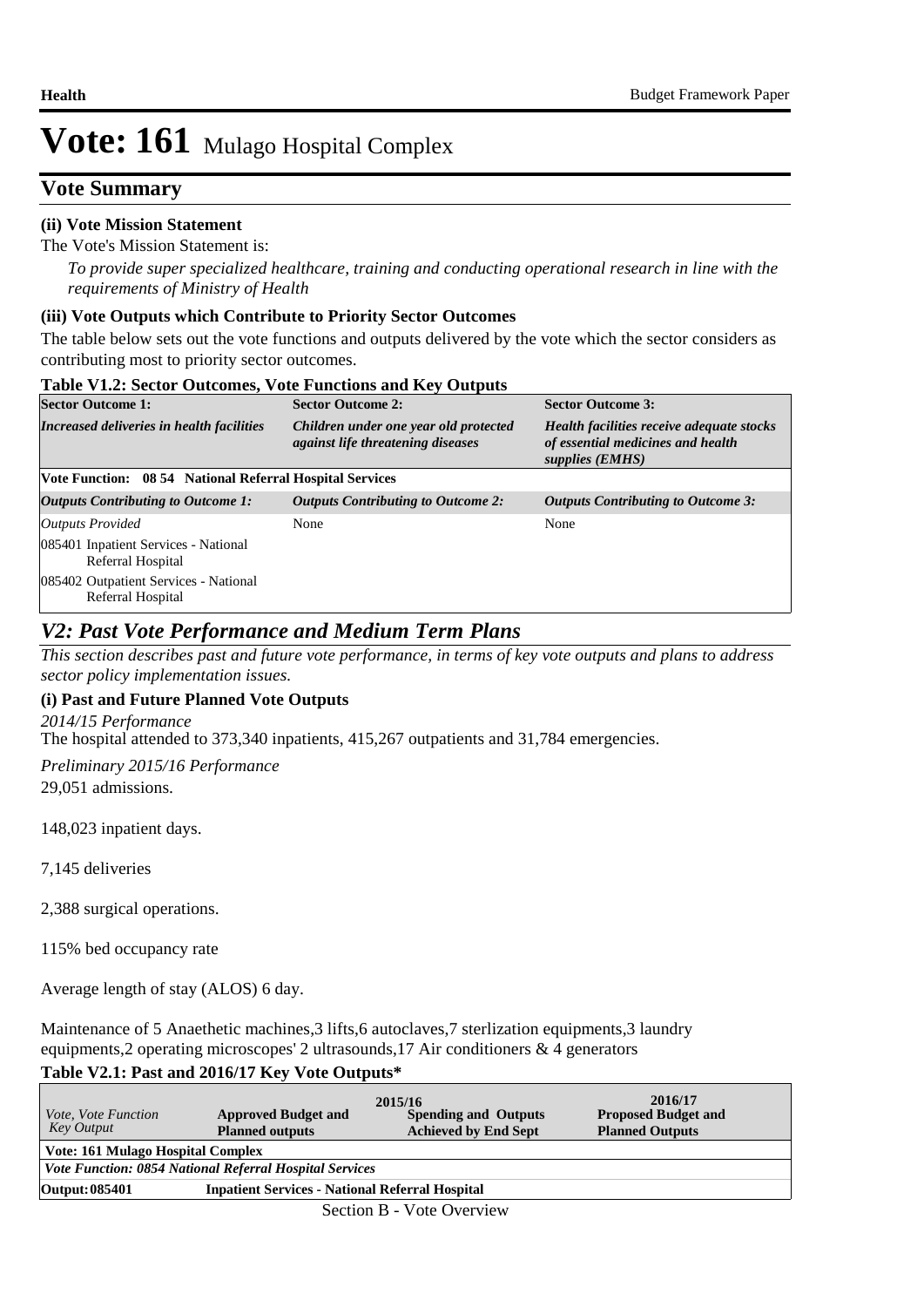# **Vote Summary**

| <i>Vote, Vote Function</i><br><b>Key Output</b>                       | <b>Approved Budget and</b><br><b>Planned outputs</b>    | 2015/16 | <b>Spending and Outputs</b><br><b>Achieved by End Sept</b>                                                  |       | 2016/17<br><b>Proposed Budget and</b><br><b>Planned Outputs</b> |        |
|-----------------------------------------------------------------------|---------------------------------------------------------|---------|-------------------------------------------------------------------------------------------------------------|-------|-----------------------------------------------------------------|--------|
| Description of Outputs:                                               | 120,000 admissions.                                     |         | 29,051 admissions.                                                                                          |       | 120,000 admissions.                                             |        |
|                                                                       | 600,000 inpatient days.                                 |         | 148,023 inpatient days.                                                                                     |       | 600,000 inpatient days.                                         |        |
|                                                                       | 28,000 deliveries                                       |         | 7,145 deliveries                                                                                            |       | 28,000 deliveries                                               |        |
|                                                                       | 10,000 surgical operations.                             |         | 2,388 surgical operations.                                                                                  |       | 10,000 surgical operations.                                     |        |
|                                                                       | 85% bed occupancy rate                                  |         | 115% bed occupancy rate                                                                                     |       | 85% bed occupancy rate                                          |        |
|                                                                       | Average length of stay (ALOS)<br>4days                  |         | Average length of stay (ALOS)<br>6days                                                                      |       | <b>Average length of stay (ALOS)</b><br>4days                   |        |
| Performance Indicators:                                               |                                                         |         |                                                                                                             |       |                                                                 |        |
| Number of major operations<br>done                                    | 1,500                                                   |         | 376                                                                                                         |       | 2500                                                            |        |
| No. of laboratory tests<br>carried out                                | 1,400,000                                               |         | 349000                                                                                                      |       | 1470000                                                         |        |
| No. of in-patients<br>(Admissions)                                    | 120,000                                                 |         | 29051                                                                                                       |       | 126000                                                          |        |
| Output Cost: UShs Bn:                                                 |                                                         | 24.779  | UShs Bn:                                                                                                    | 5.843 | <b>UShs Bn:</b>                                                 | 24.779 |
| <b>Output: 085402</b>                                                 | <b>Outpatient Services - National Referral Hospital</b> |         |                                                                                                             |       |                                                                 |        |
| Description of Outputs:                                               | 560,230 General outpatients.                            |         | 139,678 General outpatients.                                                                                |       | 560,230 General outpatients.                                    |        |
|                                                                       | 38,791 emergencies                                      |         | 9,680 emergencies                                                                                           |       | 38,791 emergencies                                              |        |
|                                                                       | 136,000 specialised cases.                              |         | 38,000 specialised cases.                                                                                   |       | 136,000 specialised cases.                                      |        |
|                                                                       | 12,000 renal dialysis sessions.                         |         | 4350 renal dialysis sessions.                                                                               |       | 12,000 renal dialysis sessions.                                 |        |
|                                                                       | 16,000 Ante natal attendances.                          |         | 5,230 Ante natal attendances.                                                                               |       | 16,000 Ante natal attendances.                                  |        |
| Performance Indicators:<br>No. of general out-patients<br>attended to | 560,230                                                 |         | 139678                                                                                                      |       | 588242                                                          |        |
| No of specialised outpatient<br>cases attended to.                    | 136,000                                                 |         | 38000                                                                                                       |       | 142800                                                          |        |
| Output Cost: UShs Bn:                                                 |                                                         | 2.380   | UShs Bn:                                                                                                    | 0.095 | <b>UShs Bn:</b>                                                 | 2.380  |
| Output: 085403                                                        |                                                         |         | Medical and Health Supplies Procured and Dispensed - National Referral Hospital                             |       |                                                                 |        |
| Description of Outputs:                                               |                                                         |         | Procure and dispense medicines Procured and dispensed                                                       |       | Procure and dispense medicines                                  |        |
|                                                                       | 207m for the private wing                               |         | and health supplies of worth shs medicines and health supplies<br>of worth shs 150m for the<br>private wing |       | and health supplies of worth shs<br>1.07bn for the private wing |        |
| Performance Indicators:                                               |                                                         |         |                                                                                                             |       |                                                                 |        |
| Proportion of health facility<br>orders served by NMS                 | 100                                                     |         | 25                                                                                                          |       | 100                                                             |        |
| Output Cost: UShs Bn:                                                 |                                                         | 1.007   | UShs Bn:                                                                                                    | 0.000 | <b>UShs Bn:</b>                                                 | 1.007  |
| <b>Output: 085404</b>                                                 | Diagnostic Services - National Referral Hospital        |         |                                                                                                             |       |                                                                 |        |
| Description of Outputs:                                               | 1,200,000 lab samples tested.                           |         | 349,000 lab samples tested.                                                                                 |       | 1,400,000 lab samples tested.                                   |        |
|                                                                       | $22,000$ x-rays done                                    |         | 5,650 x-rays done                                                                                           |       | $25,000$ x-rays done                                            |        |
|                                                                       | 4,200 C.T. Scans done                                   |         | 797 C.T. Scans done                                                                                         |       | 4,200 C.T. Scans done                                           |        |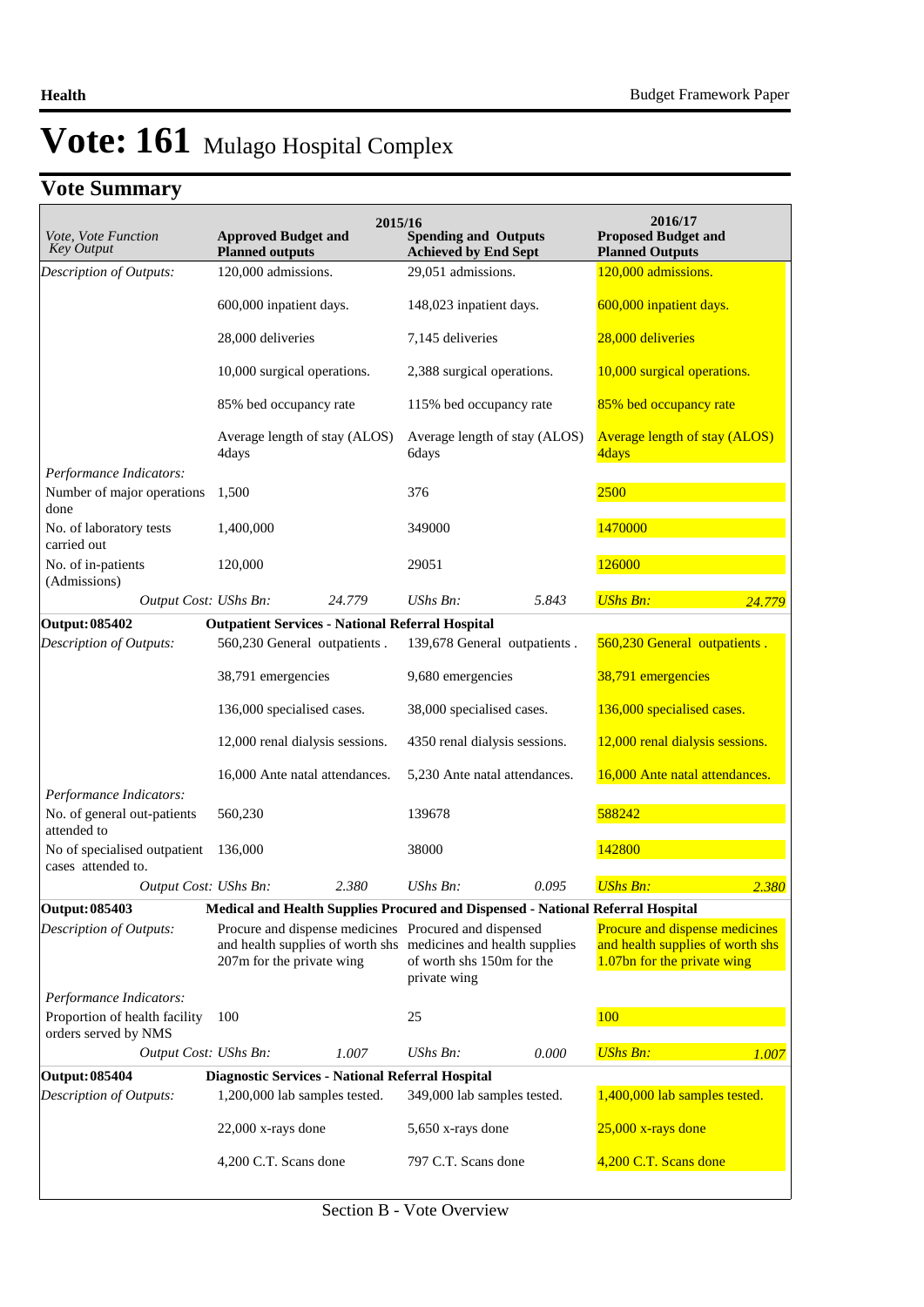# **Vote Summary**

| <i>Vote, Vote Function</i><br><b>Key Output</b> | <b>Approved Budget and</b><br><b>Planned outputs</b> | 2015/16 | <b>Spending and Outputs</b><br><b>Achieved by End Sept</b>                                           |       | 2016/17<br><b>Proposed Budget and</b><br><b>Planned Outputs</b> |        |
|-------------------------------------------------|------------------------------------------------------|---------|------------------------------------------------------------------------------------------------------|-------|-----------------------------------------------------------------|--------|
|                                                 | 22,000 Ultrasound scans done                         |         | 4,560 Ultrasound scans done                                                                          |       |                                                                 |        |
| Output Cost: UShs Bn:                           |                                                      | 0.179   | UShs $Bn$ :                                                                                          | 0.045 | <b>UShs Bn:</b>                                                 | 0.179  |
| Output: 085482                                  | <b>Staff houses construction and rehabilitation</b>  |         |                                                                                                      |       |                                                                 |        |
| Description of Outputs:                         | Continue with construction of<br>100 housing units   |         | Continue with construction of<br>100 housing units started in FY<br>$2012/13$ , now at roofing stage |       |                                                                 |        |
| Performance Indicators:                         |                                                      |         |                                                                                                      |       |                                                                 |        |
| No. of staff houses<br>rehabilitated            |                                                      |         | 0 <sup>0</sup>                                                                                       |       |                                                                 |        |
| No. of staff houses<br>constructed              | 100                                                  |         | 100                                                                                                  |       | <b>100</b>                                                      |        |
| Output Cost: UShs Bn:                           |                                                      | 5.020   | UShs $Bn$ :                                                                                          | 1.233 | <b>UShs Bn:</b>                                                 | 5.020  |
| <b>Vote Function Cost</b>                       | <b>UShs Bn:</b>                                      |         | 55.942 UShs Bn:                                                                                      |       | 9.781 <i>UShs Bn:</i>                                           | 47.123 |
| <b>Cost of Vote Services:</b>                   | UShs $Bn$ :                                          |         | $48.767$ UShs Bn:                                                                                    |       | 9.781 <i>UShs Bn:</i>                                           | 47.123 |

*\* Excluding Taxes and Arrears*

120,000 admissions. 600,000 inpatient days. 600,230 General outpatients . 38,791 emergencies 136,000 specialised cases. 20,000 Ante natal attendances. 108,000 immunisations 1,400,000 lab tests 22,000 X-rays 22,000 ultra sound scans *2016/17 Planned Outputs*

#### **Table V2.2: Past and Medum Term Key Vote Output Indicators\***

|                                                                             |                           | 2015/16                 |                                      |         | <b>MTEF Projections</b> |         |
|-----------------------------------------------------------------------------|---------------------------|-------------------------|--------------------------------------|---------|-------------------------|---------|
| Vote Function Key Output<br><b>Indicators and Costs:</b>                    | 2014/15<br><b>Outturn</b> | Approved<br><b>Plan</b> | <b>Outturn by</b><br><b>End Sept</b> | 2016/17 | 2017/18                 | 2018/19 |
| <b>Vote: 161 Mulago Hospital Complex</b>                                    |                           |                         |                                      |         |                         |         |
| <b>Vote Function:0854 National Referral Hospital Services</b>               |                           |                         |                                      |         |                         |         |
| No. of in-patients (Admissions)                                             |                           | 120,000                 | 29051                                | 126000  | 140,000                 | 150000  |
| No. of laboratory tests carried out                                         |                           | 1,400,000               | 349000                               | 1470000 | 1,600,000               | 1600000 |
| Number of major operations done                                             |                           | 1,500                   | 376                                  | 2500    | 2800                    | 3000    |
| No of specialised outpatient cases<br>attended to.                          |                           | 136,000                 | 38000                                | 142800  | 180,000                 | 180000  |
| No. of general out-patients attended<br>lto                                 |                           | 560,230                 | 139678                               | 588242  | 620,000                 | 620000  |
| Proportion of health facility orders<br>served by NMS                       |                           | 100                     | 25                                   | 100     |                         |         |
| No. of hospitals benefiting from the<br>construction of new facilities      |                           |                         |                                      |         |                         |         |
| No. of hospitals benefiting from the<br>construction of new facilities.     |                           |                         | 00                                   |         |                         |         |
| No. of hospitals benefiting from the<br>rennovation of existing facilities. |                           |                         | 00                                   |         |                         |         |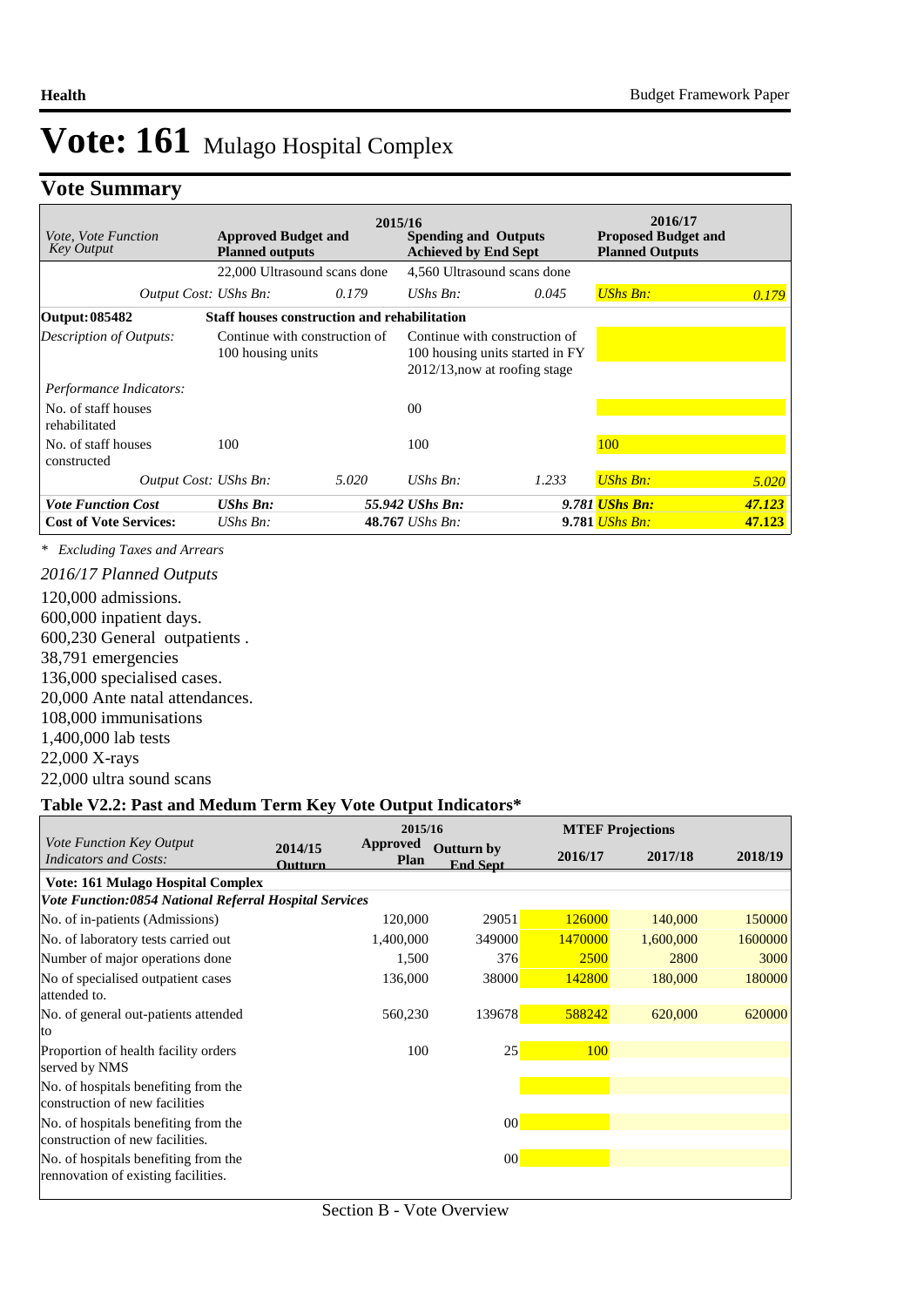# **Vote Summary**

|                                                                           |                    | 2015/16                 |                                      |         | <b>MTEF Projections</b> |         |
|---------------------------------------------------------------------------|--------------------|-------------------------|--------------------------------------|---------|-------------------------|---------|
| Vote Function Key Output<br><b>Indicators and Costs:</b>                  | 2014/15<br>Outturn | <b>Approved</b><br>Plan | <b>Outturn by</b><br><b>End Sept</b> | 2016/17 | 2017/18                 | 2018/19 |
| No. of hospitals benefiting from the<br>renovation of existing facilities |                    |                         |                                      |         |                         |         |
| No. of Health centres constructed                                         |                    |                         | 00                                   |         |                         |         |
| No. of Health centres rehabilitated                                       |                    |                         | 00                                   |         |                         |         |
| No. of staff houses constructed                                           |                    | 100                     | 100                                  | 100     |                         |         |
| No. of staff houses rehabilitated                                         |                    |                         | 00                                   |         |                         |         |
| No. of maternity wards constructed                                        |                    |                         | 00                                   |         |                         |         |
| No. of maternity wards rehabilitated                                      |                    |                         | 0 <sup>0</sup>                       |         |                         |         |
| No. of OPD wards constructed                                              |                    |                         | 0 <sup>0</sup>                       |         |                         |         |
| No. of OPD wards rehabilitated                                            |                    |                         | 0 <sup>0</sup>                       |         |                         |         |
| No. of other wards constructed                                            |                    |                         | 0 <sup>0</sup>                       |         |                         |         |
| No. of other wards rehabilitated                                          |                    |                         | 0 <sup>0</sup>                       |         |                         |         |
| No. of theatres constructed                                               |                    |                         | 0 <sup>0</sup>                       |         |                         |         |
| No. of theatres rehabilitated                                             |                    |                         | 0 <sup>0</sup>                       |         |                         |         |
| <b>Vote Function Cost (UShs bn)</b>                                       | 36.243             | 48.767                  | 9.781                                | 47.123  |                         | 198.744 |
| <b>Cost of Vote Services (UShs Bn)</b>                                    | 36.243             | 48.767                  | 9.781                                | 47.123  |                         | 198.744 |

### *Medium Term Plans*

The hospital has continued to invest in staff houses . Service contracts are to be secured and non serviceable equipments to be decommisioned and boarded off.

### **(ii) Efficiency of Vote Budget Allocations**

Frame work contracts will be developed to eliminate procurement delays and ensure timely maintenance of the medical equipments.

### **Table V2.3: Allocations to Key Sector and Service Delivery Outputs over the Medium Term**

|                                 | $(i)$ Allocation (Shs Bn) |                                 |       | $(ii)$ % Vote Budget |                                 |       |         |
|---------------------------------|---------------------------|---------------------------------|-------|----------------------|---------------------------------|-------|---------|
| <b>Billion Uganda Shillings</b> |                           | 2015/16 2016/17 2017/18 2018/19 |       |                      | 2015/16 2016/17 2017/18 2018/19 |       |         |
| <b>Key Sector</b>               | 27.2                      | <b>27.2</b>                     | 9.5   | $55.7\%$             | $57.6\%$                        | 5.3%  | $0.0\%$ |
| Service Delivery                | 33.4                      | 33.4                            | 158.6 | 68.4%                | <b>70.8%</b>                    | 88.1% |         |

All costings are based on the assumption that there will be no inflation.

### **Table V2.4: Key Unit Costs of Services Provided and Services Funded (Shs '000)**

| <b>Unit Cost</b><br><b>Description</b>                 | Actual<br>2014/15 | <b>Planned</b><br>2015/16 | Actual<br>by Sept | <b>Proposed</b><br>2016/17 | <b>Costing Assumptions and Reasons for</b><br>any Changes and Variations from Plan                                                                                                                             |
|--------------------------------------------------------|-------------------|---------------------------|-------------------|----------------------------|----------------------------------------------------------------------------------------------------------------------------------------------------------------------------------------------------------------|
|                                                        |                   |                           |                   |                            |                                                                                                                                                                                                                |
| Vote Function:0854 National Referral Hospital Services |                   |                           |                   |                            |                                                                                                                                                                                                                |
| Maintenance of<br>Medical equipments                   | 10.783            | 10.583                    |                   | 10.083                     | There will be no inflation and the unit<br>cost will remain stable to cater for the<br>new sophisticated medical equipments e.g.<br>patient monitors, CT Scan, theatre<br>operating machines and Oxygen Plant. |
| <b>Food for Patients</b>                               | 3                 | 3                         |                   | 2.350                      | There will be no inflation and the unit<br>cost will remain stable at $3,000/=\text{a day to}$<br>cater for all the three meals.                                                                               |

### **(iii) Vote Investment Plans**

There is a shortage of staff accommodation for critical staff working in casualty, intensive care unit, labour suite, operating theatres. Therefore the construction of 200 units will improve staff performance and efficiency.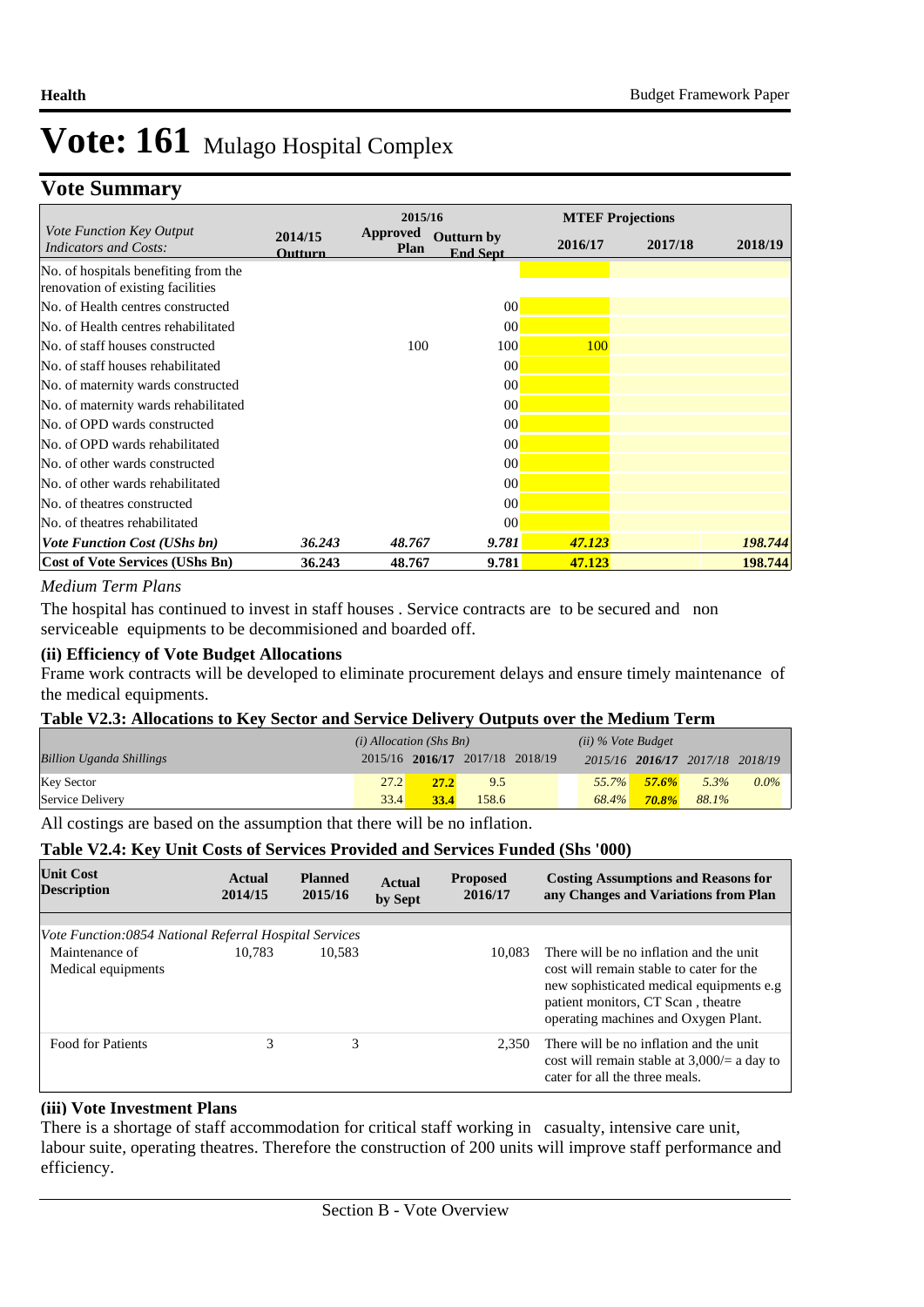### **Vote Summary**

| Table V2.5: Allocations to Capital Investment over the Medium Term |                           |      |                                 |       |                      |                                 |           |           |
|--------------------------------------------------------------------|---------------------------|------|---------------------------------|-------|----------------------|---------------------------------|-----------|-----------|
|                                                                    | $(i)$ Allocation (Shs Bn) |      |                                 |       | $(ii)$ % Vote Budget |                                 |           |           |
| <b>Billion Uganda Shillings</b>                                    |                           |      | 2015/16 2016/17 2017/18 2018/19 |       |                      | 2015/16 2016/17 2017/18 2018/19 |           |           |
| Consumption Expendture (Outputs Provided)                          | 41.6                      | 40.0 | 35.9                            | 198.7 | $85.4\%$             | 84.9%                           | $20.0\%$  | $100.0\%$ |
| Grants and Subsidies (Outputs Funded)                              | 1.6                       | 1.6  | 3.1                             |       | 3.3%                 | 3.4%                            | $1.7\%$   |           |
| Investment (Capital Purchases)                                     | 5.5                       | 5.5  | 140.9                           |       | 11.3%                | 11.7%                           | 78.3%     |           |
| <b>Grand Total</b>                                                 | 48.8                      | 47.1 | 179.9                           | 198.7 | $100.0\%$            | $100.0\%$                       | $100.0\%$ | $100.0\%$ |

The hospital is investing in building two blocks of 100 staff housing units costing UGX 17.5 Bn. In this financial year, the The hospital has allocated all the capital budget worths shs 5.02 bn on houses.

### **Table V2.6: Major Capital Investments**

| <b>Project, Programme</b>                                 | 2015/16                                                                                 | 2016/17                                                                                                                                                              |                                                                            |
|-----------------------------------------------------------|-----------------------------------------------------------------------------------------|----------------------------------------------------------------------------------------------------------------------------------------------------------------------|----------------------------------------------------------------------------|
| <b>Vote Function Output</b><br><b>UShs Thousand</b>       | <b>Approved Budget, Planned</b><br><b>Outputs (Quantity and Location)</b>               | <b>Proposed Budget, Planned</b><br><b>Actual Expenditure and</b><br><b>Outputs by September</b><br><b>Outputs (Quantity and Location)</b><br>(Quantity and Location) |                                                                            |
| <b>Project 0392 Mulago Hospital Complex</b>               |                                                                                         |                                                                                                                                                                      |                                                                            |
| 085482 Staff houses<br>construction and<br>rehabilitation | Construction of 100 staff houses<br>started in FY $2012/13$ to be<br>completed by 2016. | Ongoing Construction of 100<br>staff houses started in FY<br>$2012/13$ , now at roofing stage.                                                                       | Completion of Construction of<br>100 staff houses started in FY<br>2013/14 |
| Total                                                     | 5,020,000                                                                               | 1.232.722                                                                                                                                                            | 5,020,000                                                                  |
| <b>GoU</b> Development                                    | 5,020,000                                                                               | 1.232.722                                                                                                                                                            | 5.020,000                                                                  |
| <b>External Financing</b>                                 | 0                                                                                       | 0                                                                                                                                                                    | $\theta$                                                                   |

### **(iv) Vote Actions to improve Priority Sector Outomes**

Framework contracts have been developed to ensure timely maintenance of equipment & delivery of supplies

#### **Table V2.7: Priority Vote Actions to Improve Sector Performance**

| 2015/16 Planned Actions:                                                                                                                                                                                                                                        | 2015/16 Actions by Sept:                                                                               | 2016/17 Planned Actions:                                                                                                                                                      | <b>MT Strategy:</b>                                                                                                                   |  |  |  |  |
|-----------------------------------------------------------------------------------------------------------------------------------------------------------------------------------------------------------------------------------------------------------------|--------------------------------------------------------------------------------------------------------|-------------------------------------------------------------------------------------------------------------------------------------------------------------------------------|---------------------------------------------------------------------------------------------------------------------------------------|--|--|--|--|
| Sector Outcome 1: Increased deliveries in health facilities                                                                                                                                                                                                     |                                                                                                        |                                                                                                                                                                               |                                                                                                                                       |  |  |  |  |
| Vote Function: 08 54 National Referral Hospital Services                                                                                                                                                                                                        |                                                                                                        |                                                                                                                                                                               |                                                                                                                                       |  |  |  |  |
| VF Performance Issue:                                                                                                                                                                                                                                           | Inadequate budget for staff welfare                                                                    |                                                                                                                                                                               |                                                                                                                                       |  |  |  |  |
| lobby for additional funding                                                                                                                                                                                                                                    | Continuous lobbying                                                                                    | lobby for additional funding                                                                                                                                                  | <b>Enhance NTR collections</b>                                                                                                        |  |  |  |  |
| VF Performance Issue:                                                                                                                                                                                                                                           | Inadequate budget for Specialized Medical supplies (renal dialysis, radionucleides, spect gama camera) |                                                                                                                                                                               |                                                                                                                                       |  |  |  |  |
| The hospital shall continue to<br>lobby Government and other<br>partners for procurement of<br>medical equipment. The<br>sector will also explore<br>modalities for partnering with<br>the private sector in the area<br>of equipment under the PPP<br>modality | Continuous lobbying                                                                                    | Implement a utilisation and<br>maintenance plan for the new<br>equipment coming from the<br><b>ADB</b> project-1187 Support to<br>Mulago rehabilitation<br>(kawempe, kirudu). | Strengthen mechanisms for<br>financial transparency and<br>accountability to encourage<br>higher sector budget support<br>mechanisms. |  |  |  |  |
| VF Performance Issue:                                                                                                                                                                                                                                           | Inadequate number of staff for superspecialized services                                               |                                                                                                                                                                               |                                                                                                                                       |  |  |  |  |
| Submit recruitment plans to<br>Health service commission                                                                                                                                                                                                        | Recrutment plans submitted                                                                             | Submit recruitment plans to<br><b>Health service commission</b>                                                                                                               | Deploying more SHOs to the<br>grealty affected departments                                                                            |  |  |  |  |

### *V3 Proposed Budget Allocations for 2016/17 and the Medium Term*

*This section sets out the proposed vote budget allocations for 2016/17 and the medium term, including major areas of expenditures and any notable changes in allocations.*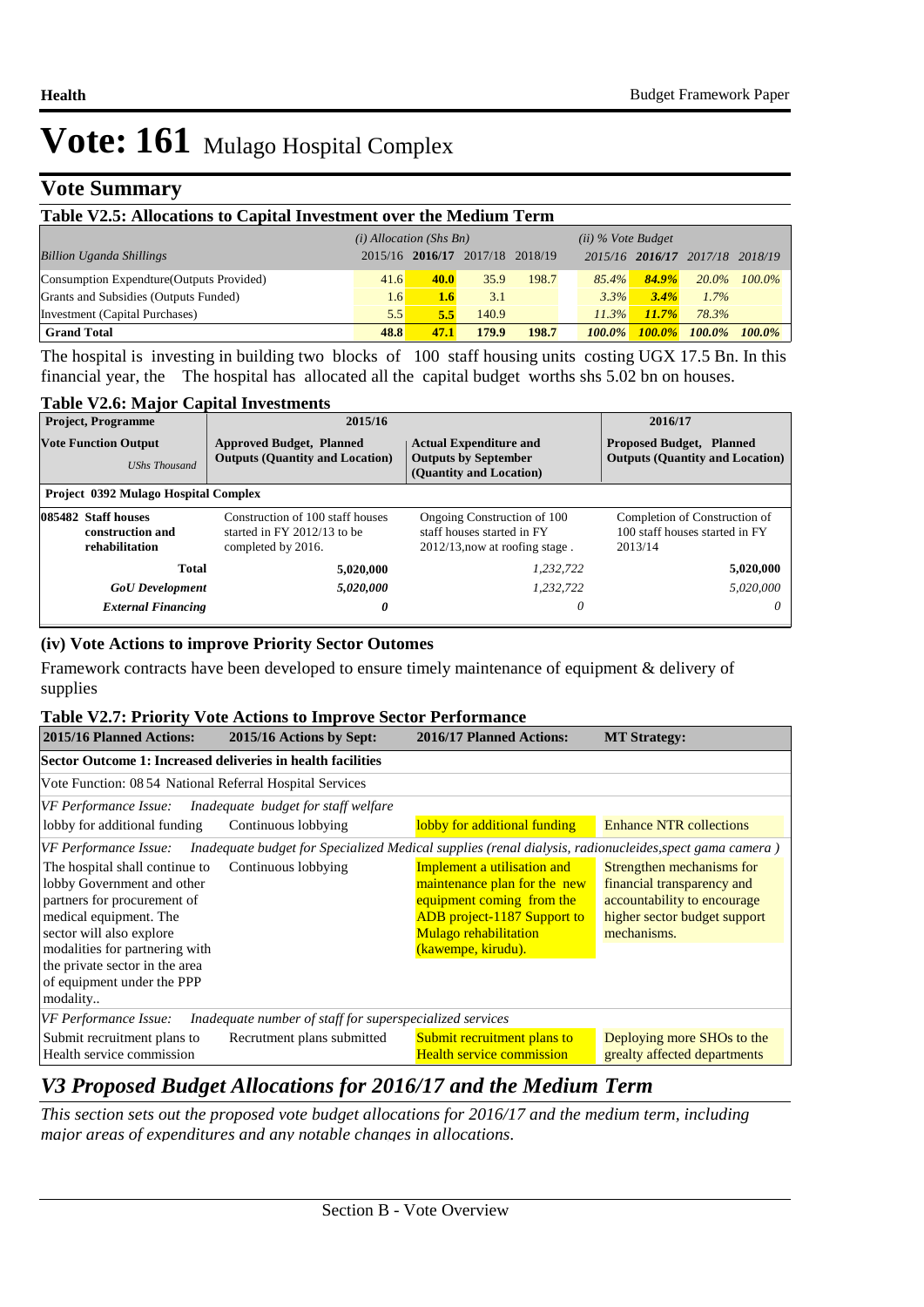### **Vote Summary**

| Table V3.1: Past Outturns and Medium Term Projections by Vote Function* |                           |                        |                             |                                |         |         |
|-------------------------------------------------------------------------|---------------------------|------------------------|-----------------------------|--------------------------------|---------|---------|
|                                                                         |                           | 2015/16                |                             | <b>MTEF Budget Projections</b> |         |         |
|                                                                         | 2014/15<br><b>Outturn</b> | Appr.<br><b>Budget</b> | Spent by<br><b>End Sept</b> | 2016/17                        | 2017/18 | 2018/19 |
| Vote: 161 Mulago Hospital Complex                                       |                           |                        |                             |                                |         |         |
| 0854 National Referral Hospital Services                                | 36.243                    | 48.767                 | 9.781                       | 47.123                         | 179.899 | 198.744 |
| <b>Total for Vote:</b>                                                  | 36.243                    | 48.767                 | 9.781                       | 47.123                         | 179.899 | 198.744 |

### **(i) The Total Budget over the Medium Term**

The Proposed total budget for the FY 2016-17 is 47.12 billion shillings.

### **(ii) The major expenditure allocations in the Vote for 2016/17**

The major vote expediture is on salaries UGX 20.043 Bn,Utilities shs 2.986 Bn,Maintenance of Medical equipment shs 2.016 Bn, Special meals and drinks 2.98 bn ,Staff Allowances shs 1,49 Bn,Staff houses 4.02 Bn.

### **(iii) The major planned changes in resource allocations within the Vote for 2016/17**

The major planned changes in resource allocation were on consultancy services to cater for ISO certification

### **Table V3.2: Key Changes in Vote Resource Allocation**

|                 | $\mathbf{\sigma}$<br>Changes in Budget Allocations and Outputs from 2015/16 Planned Levels:<br>2016/17             | 2017/18          | 2018/19 | <b>Justification for proposed Changes in</b><br><b>Expenditure and Outputs</b>                                           |  |  |  |
|-----------------|--------------------------------------------------------------------------------------------------------------------|------------------|---------|--------------------------------------------------------------------------------------------------------------------------|--|--|--|
| Output:         | Vote Function:0802 National Referral Hospital Services<br>0854 02 Outpatient Services - National Referral Hospital |                  |         |                                                                                                                          |  |  |  |
| <b>UShs Bn:</b> | $-0.416$ UShs Bn:                                                                                                  | $2.000$ UShs Bn. |         | <b>-2.380</b> Reduction is due to limited NTR<br>Collections on account of the ongoing<br>rehabilitation of the hospital |  |  |  |
| Output:         | 0854 04 Diagnostic Services - National Referral Hospital                                                           |                  |         |                                                                                                                          |  |  |  |
| <b>UShs Bn:</b> | $-0.142$ UShs Bn:                                                                                                  | $7.000$ UShs Bn: |         | <b>-0.179</b> Reduction is due to limited NTR<br>Collections on account of the ongoing<br>rehabilitation of the hospital |  |  |  |
| Output:         | 0854 05 Hospital Management and Support Services - National Referral Hospital                                      |                  |         |                                                                                                                          |  |  |  |
| <b>UShs Bn:</b> | $-1.644$ UShs Bn:                                                                                                  | 4.444 UShs Bn.   |         | -13.274 The reduction is majorly on account of<br>the removal of gratuity from the Vote<br>MTEF for the BFP.             |  |  |  |

# *V4: Vote Challenges for 2016/17 and the Medium Term*

*This section sets out the major challenges the vote faces in 2016/17 and the medium term which the vote has been unable to address in its spending plans.*

Inadequate budget for Specialized Medical supplies (renal dialysis, radionucleides,spect gama camera ) worth shs 5.0bn.Inadequate budget to cater for staff welfare shs 9.9bn,Senior Consultants Vehicles worth shs 2.1bn and staff van shs 350m.

### **Table V4.1: Additional Output Funding Requests**

| <b>Additional Requirements for Funding and</b><br><b>Outputs in 2016/17:</b> | <b>Justification of Requirement for</b><br><b>Additional Outputs and Funding</b> |  |  |  |
|------------------------------------------------------------------------------|----------------------------------------------------------------------------------|--|--|--|
| Vote Function:0802 National Referral Hospital Services                       |                                                                                  |  |  |  |
| 0854 02 Outpatient Services - National Referral Hospital<br>Output:          |                                                                                  |  |  |  |
| <b>UShs Bn:</b><br>11.000                                                    | Most of the staff working in emergency areas(A &E, Acute Care                    |  |  |  |
| Additional funding of shs 12bn is required to fulfill the                    | Unit, ICU, 5Annex) need to be housed near the hospital so that the               |  |  |  |
| contractual obligation of 100 units of staff houses                          | can easily be accessible incase of an emergency. This reduces the                |  |  |  |
|                                                                              | mortality rates hence leading to improved health of the poulation.               |  |  |  |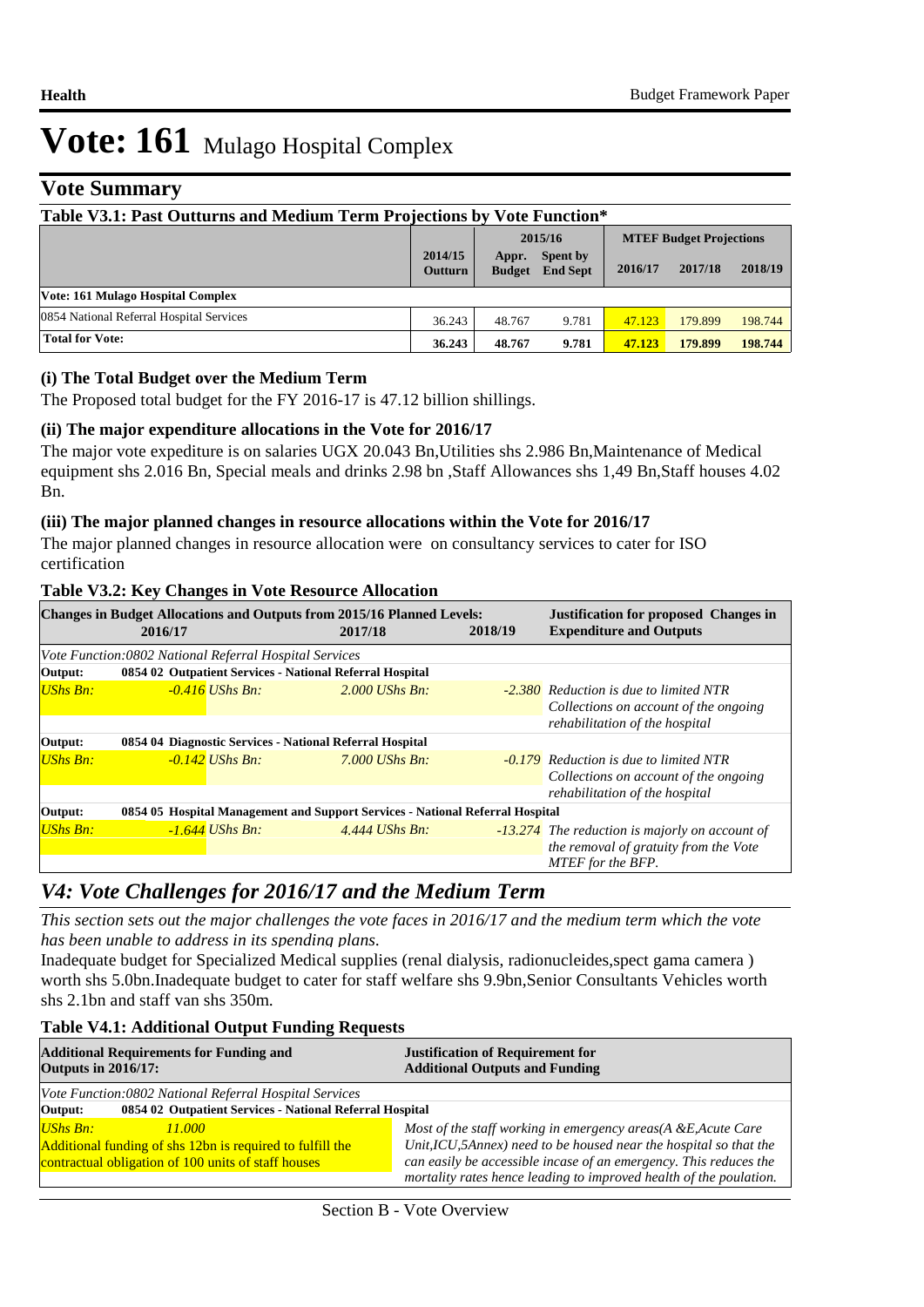### **Vote Summary**

*This section discusses how the vote's plans will address and respond to the cross-cutting policy, issues of gender and equity; HIV/AIDS; and the Environment, and other budgetary issues such as Arrears and NTR..* 

### **(i) Cross-cutting Policy Issues**

*(i) Gender and Equity*

**Objective:** Equal access to health services

Issue of Concern : Long waiting time to receive a service

*Proposed Intervensions* 

Recruitment of more midwives and maintenance of medical equipments

2.23 *Budget Allocations*  UGX billion

Performance Indicators Maternal mortality rate

*(ii) HIV/AIDS*

**Objective:** Prevention through increased awareness

Issue of Concern : limited awareness among the youth

*Proposed Intervensions* 

Sensitize both the parents and youth a bout the ABC formula

0.1 *Budget Allocations*  UGX billion

Performance Indicators HIV prevalence rate

**Objective:** Improvement in testing and counselling services

Issue of Concern : Increased HIV prevalence

*Proposed Intervensions* 

Encourage every patient to test and counsel those who are positive to seek for early treatment.

0.1 *Budget Allocations*  UGX billion

Performance Indicators HIV Prevalence rate

*(iii) Environment*

**Objective:** Promotion of hygiene through proper waste disposal

*Issue of Concern :* Cleaniless of the Hospital as well as proper waste disposal

*Proposed Intervensions* 

Awarding of a cleaning contract and proper treating of the waste to avoid damage to the enviroment.

0.466 *Budget Allocations*  UGX billion

Performance Indicators cleaniliness of the wards,theatres and conveniences.

**(ii) Payment Arrears**